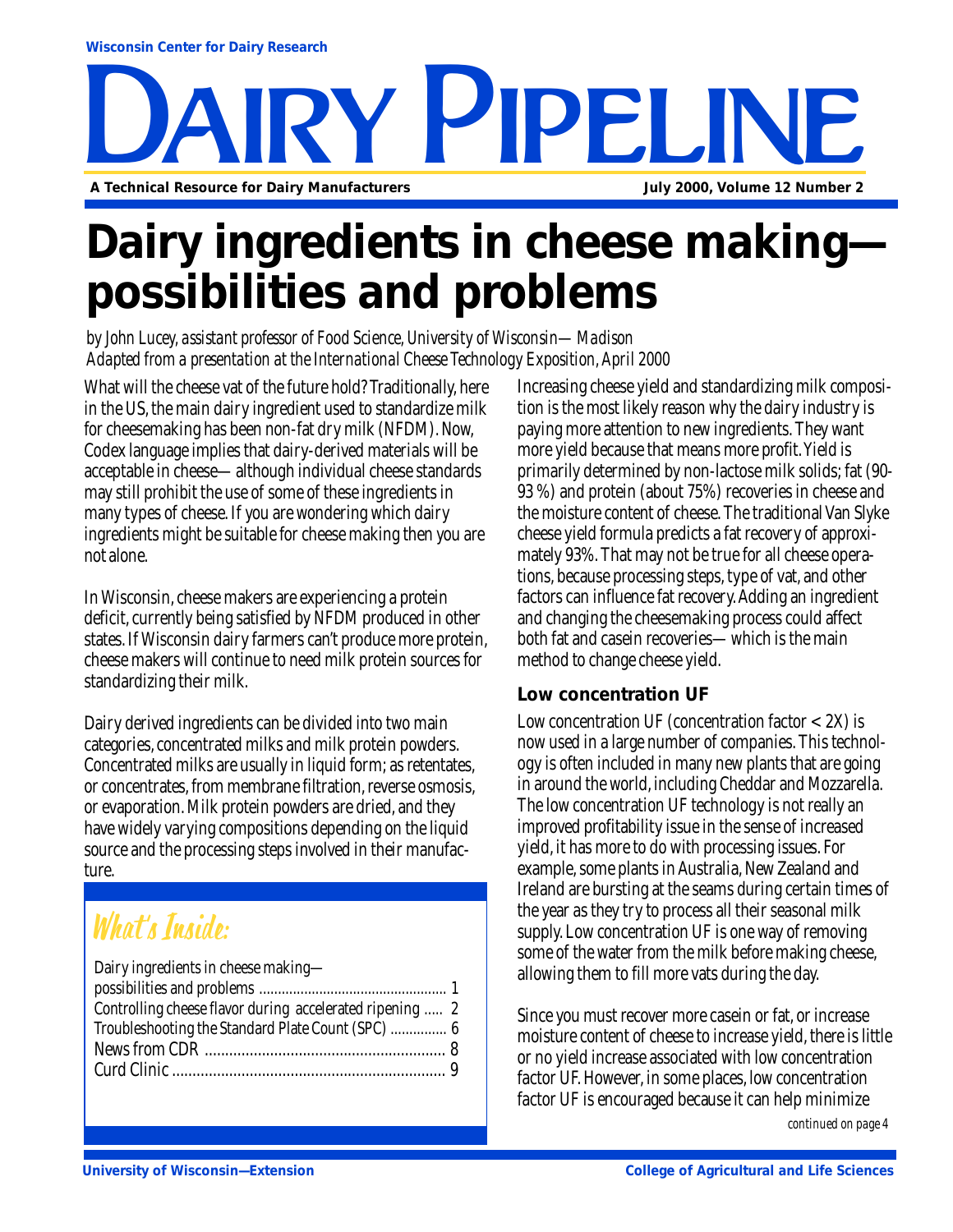# **Controlling cheese flavor during accelerated ripening**

### Overview and Summary

*By R. C. Lindsay, Department of Food Science University of Wisconsin—Madison Adapted from a presentation the International Cheese Technology Exposition, April 2000*

Enzymic proteolytic and peptidolytic reactions are two of the biochemical & chemical processes occurring during cheese ripening that lead to characteristic mature body & texture. These same reactions also contribute to cheese functionality in processed foods—including melt and viscosity.

Proteolysis, or the breakdown of proteins into peptides and amino acids, is the "rate-limiting step" in cheese ripening or maturation—the step necessary for developing mature cheese properties. Although cheese flavor development "generally" parallels proteolysis & maturing cheese texture, we do have an adequate supply of amino acids for most flavor systems. Thus, primary proteolysis is not ratelimiting for cheese flavor development.

### **Protein-derived flavors**

The amino acids derived from protein breakdown are precursors that are absolutely key to cheese flavor. But when you go to look at the actual products of proteolysis, you have a hard time finding any that are highly influential. They are necessary for background flavor, but they don't allow us to distinguish varietal notes.

Primary proteolysis/peptidolysis influence background brothy flavors, perhaps via peptides and glutamic acid (or MSG). The sweet background flavors are influenced by the amino acids, including proline. Hydrophobic peptides are the source of bitter flavors.

Secondary protein-derived cheese flavors arise from the products of proteolysis, and then are further modified by microbial metabolism. For example, methional converted from methionine. Another route is partial microbial metabolism, or biochemical conversions, of amino acids, seen in the conversion of phenylalanine to phenethylamine, and 2-methylbutyric acid from isoleucine.

### **Milkfat-derived flavors**

Primary lipolysis flavors, mediated by lipase, include the basic background cheesiness flavors influenced by collective short-chain fatty acids unique to milkfat. Another example is the distinct Italian-type flavors that are also produced from short-chain fatty acids, especially butyric acid.

Microbial partial metabolism of fatty acids—methyl ketones are a good example—influence secondary milkfatderived flavors. The hydrolysis of minor fatty acid precursors, for example, hydroxy-fatty acids that directly form lactones, are another secondary source of milkfat –derived flavors.

### **Microbial metabolism-derived flavors**

Flavors directly linked to microbial metabolic products include succinic acid, which produces a brothy tone, and diacetyl, the source of dairy culture notes. Other reactions that influence flavor depend on microbial metabolism. Ethanol, esterified with free fatty acids to yield esters is one. Other reactions that we've focused include the mix of  $\alpha$ -

Summary of methods to accelerate cheese ripening:

- 1. Elevated temperature ripening
- 2. Exogenous enzyme addition
- 3. Cheese slurries & enzyme-modified cheeses
- 4. Chemically/physically modified bacterial cells
- 5. Genetically modified starters
- 6. Adjunct cultures

**2**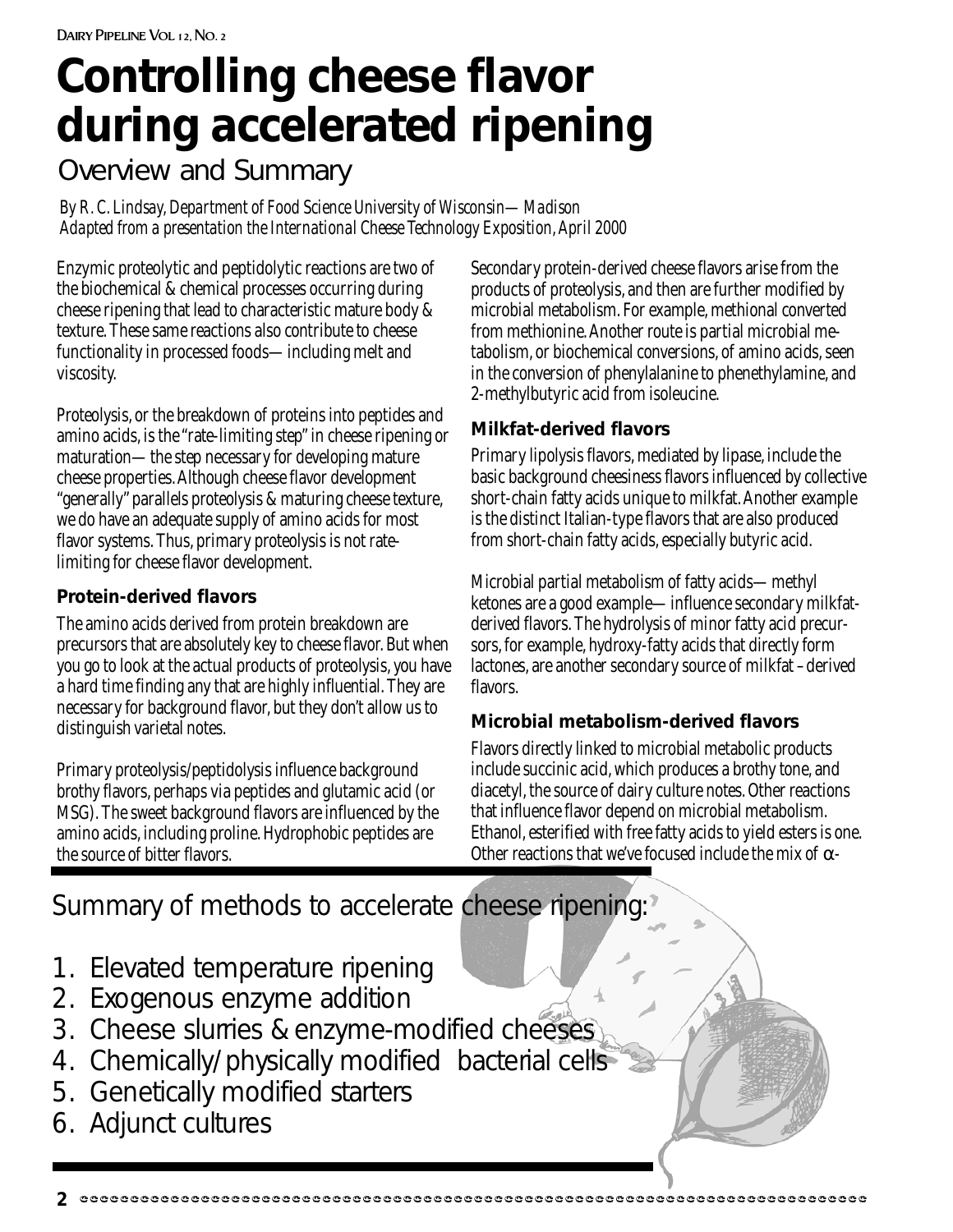dicarbonyls with amino acids to yield corresponding flavors, like methional from glyoxal and methionine.

### **Flavors from forages and grains**

Alkylphenols, from forages and grains, contribute basic dairy, milky, feed-related flavors. In addition, European researchers have noted other plant metabolites (perhaps terpenes) that are associated with regional cheese flavors

### **Raising the temperature**

Elevated temperatures for accelerated ripening are widely used, reasonably effective, and technically simple. This approach adds little cost, poses no legal barriers and you can combine it with other methods. On the down side, although the growth of nonstarter lactics (NSLAB) are accelerated the population balance changes. The result intensified flavors but non-specific rate effects that easily lead to flavors that aren't balanced.

### **Proteolytic enzymes**

Several microbial proteases have been commercialized for accelerating ripening.You may find it difficult to control uniform incorporation, which can produce defects in the cheese. Also, there is a limited choice of enzymes and legal barriers are an issue. Although the costs are relatively low, the results versus claims have been variable.

### **Lipase enzymes**

Sources of lipase enzymes include rennet pastes, pregastric esterases, and some microbial lipases. These enzymes have been added successfully to strongly fatty acid-flavored cheeses, primarily Italian & blue-types. Variable results have been seen in Cheddar applications; it is difficult to control the reactions and rancid flavors can develop. However, lipases can provide generic cheesiness flavor.

### **Cheese slurries and enzyme-modified cheese ingredients**

Cheese curd is mixed with proteinases, peptidases, lipases, and bacterial cultures, and then incubated for short periods. Although you often get intense, but unbalanced, flavors they are still useful ingredients in processed foods like crackers and sauces. There is a risk of microbial spoilage.

#### **Chemically/physically modified bacterial cells**

Attenuated or weakened starter cultures have been used to deliver more enzyme activity. Acid production is destroyed, leaving other cell enzymes active. Or lysozyme-treated cells that lyse, or break up in salted curd deliver the same effect. Heat- or freeze-shocked cells can also be used. Using modified cells is rather expensive for the limited effects produced.

### **Genetically modified starters**

Starter strain selection for various ripening benefits is regularly practiced. Lactose-negative (Lac- ) lactococci are also used because these cells possess protease/peptidase activity for ripening but do not interfere with acid production. The costs vary depending on the specific application, but this approach is reasonably beneficial overall.

### **Genetically engineered starters**

Conceptually, this may be the most powerful approach to controlled accelerated cheese ripening and flavor development. However, the technology has had a slow start because we don't know which genes in an enzyme system to enhance or insert. Right now, the costs are still high and legal and consumer barriers loom.

### **Adjunct cultures**

Practically, this is the most promising area for improving accelerated cheese ripening in the near future. It is possible to select combinations of nonstarter lactic acid bacteria (NSLAB) to carry out the complex sequential cheese flavor producing mechanisms. Lactobacilli associated with ripening of cheese show good genetic diversity for desirable flavor reactions and trials have produced encouraging results for accelerating specific cheese flavors.

#### **Other approaches**

Secondary adjunct cultures, including the use of *Brevibacterium, Propionibacterium*, and others, can add specific flavor notes to cheeses. However, when these cultures are introduced into cheeses, results have in general, been mixed. Adding free amino acids to curd as a shortcut to flavor producing mechanisms seems like a promising concept, but the results are not striking.

### **Looking to the future**

In the near future, we should see distinct advances in combination-strain NSLAB (& other) adjunct culturing techniques. Look to the extended future for genetic engineering of both starter and non-starter adjunct cultures to offer a high degree of selectivity and control for a wide range of cheese flavors. Continued research on the details of flavor chemistry and flavor-producing mechanisms of cheeses will be needed to enhance and understand culture developments.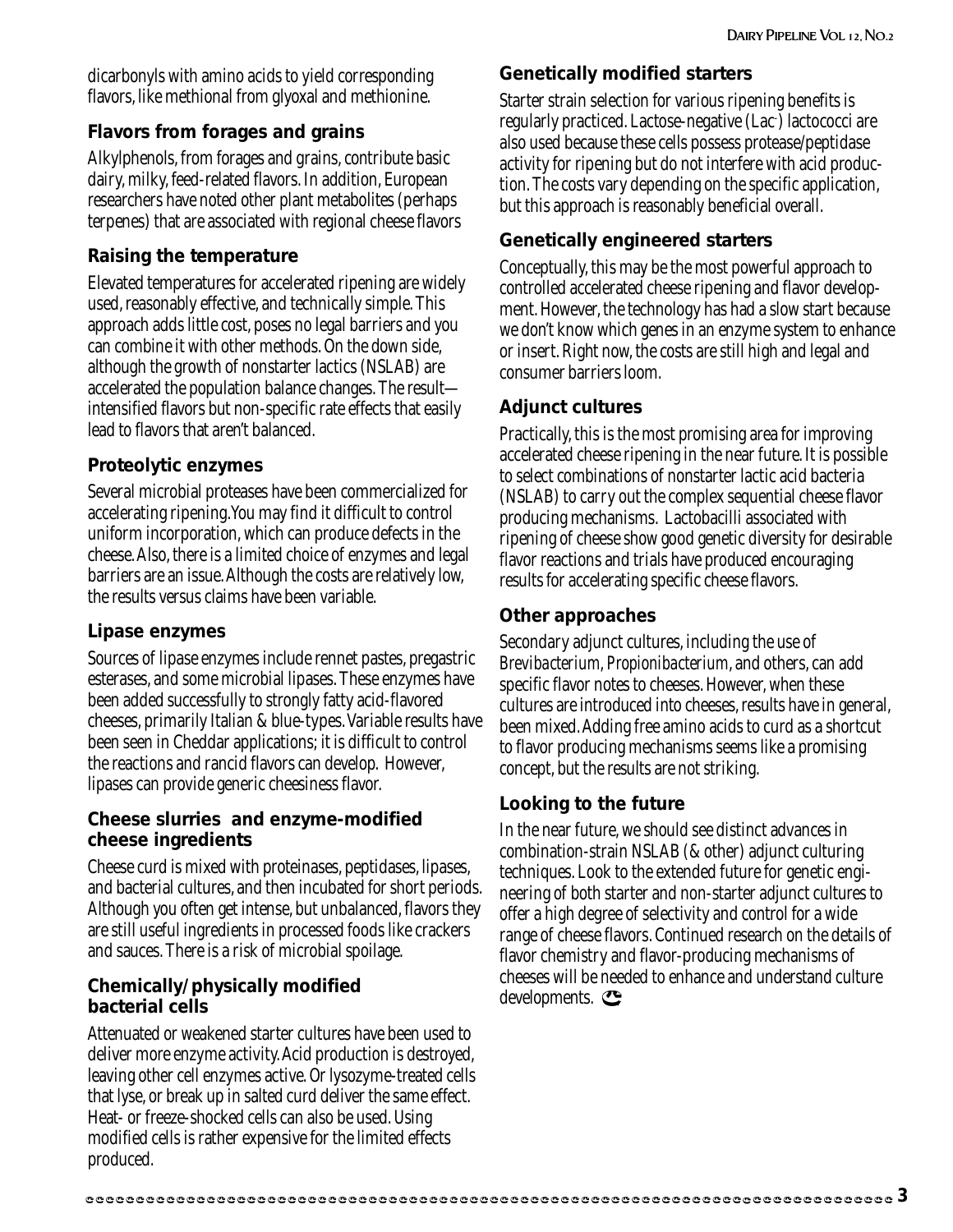DAIRY PIPELINE VOL 12, NO. 2 *continued from page 1*

seasonal variations in milk protein content, which, in turn, can help standardize rennet coagulation time, gel strength, and cheese yield. Most studies have found it has little or no impact on cheese quality.

There are various ways to use low concentration factor UF. You can concentrate the whole milk or skim milk up to the total solids content you want (either hot or cold); you can make a very high concentrated UF retentate and use it for standardizing and you can pasteurize prior to UF or possibly after UF. (You cannot currently use raw milk for "hot UF"). Legal issues related to using UF are currently awaiting clarification.

### **High concentration UF**

High concentration UF has been around for quite some time, it is very common technology for the soft and fresh cheese varieties, for example it's been successfully used for UF cast Feta cheese in Denmark. The APV Sirocurd process was a major Australian effort to use high concentration UF milk to make Cheddar cheese. The whole venture probably cost around \$10 million (Australian) dollars, only to be shelved later. There were a lot problems going to that high factor concentration, including problems with quality and a lack of knowledge about how these retentates modify cheesemaking operations, such as syneresis. It's also difficult to get to the right texture for Cheddar cheese when there is such a drastic modification of the cheesemaking operation.

These high concentration retentates have a very fast coagulation ability, so people have tried to heat treat the retentates, which slows down coagulation. But, if you introduce a major heating step into your cheesemaking process, you are adding another factor that can change your process. For example, denatured whey protein in your cheese could decrease melting quite severely. If you heat treat enough, you might produce a no-melt cheese. There are also adverse influences on ripening and flavor development.

High concentration factor UF has been successfully used for a wide range of soft or semisoft cheeses. In some of these varieties, you can alter the make procedure to reduce high buffering, by preacidifying or using diafiltration. Cheese equipment manufacturers have devised several types of specialized coagulation equipment that might be necessary when using these retentates.

Efforts have been made to restore some of the functional properties of the final cheese produced from these high concentration factor UF products. For example, quite a bit of work has been done on Mozzarella to improve the melt. Danish workers have shown that adding enzymes can improve the melt but create flavor problems. Native whey proteins are soluble and lost in the whey. If whey proteins are denatured, particularly by heat treatment, there are some negative side effects. Denatured whey proteins inhibit rennet coagulation of the milk, and they inhibit curd fusion, which results in changes to the cheese texture. This is related to casein-whey protein interactions at cheese pH values. You may also alter ripening if you have a large amount denatured whey proteins in your cheese. This appears to be related to inhibiting rennet activity. Perhaps high concentration factor UF should be used for making "new" cheese varieties instead of traditional cheeses.

### **Microfiltration (MF)**

Microfiltration (MF) is a relatively newer filtration procedure, but it is becoming more common. During microfiltration, large molecules such as casein micelles are

### **Possible sources of dairy derived ingredients**

- F Whey proteins (native or chemically/physically modified)
- F Caseins
- F Caseinates (calcium caseinate and sodium caseinate)
- F Milk protein concentrates (MPC)
- F UF retentates (low, medium, and high)
- F MF retentates
- F RO concentrates
- F Other possible dairy derived ingredients include enzyme modified caseins or whey proteins; exopolysaccharides (produced by bacteria from lactose) and buttermilk powder.



**<sup>4</sup>**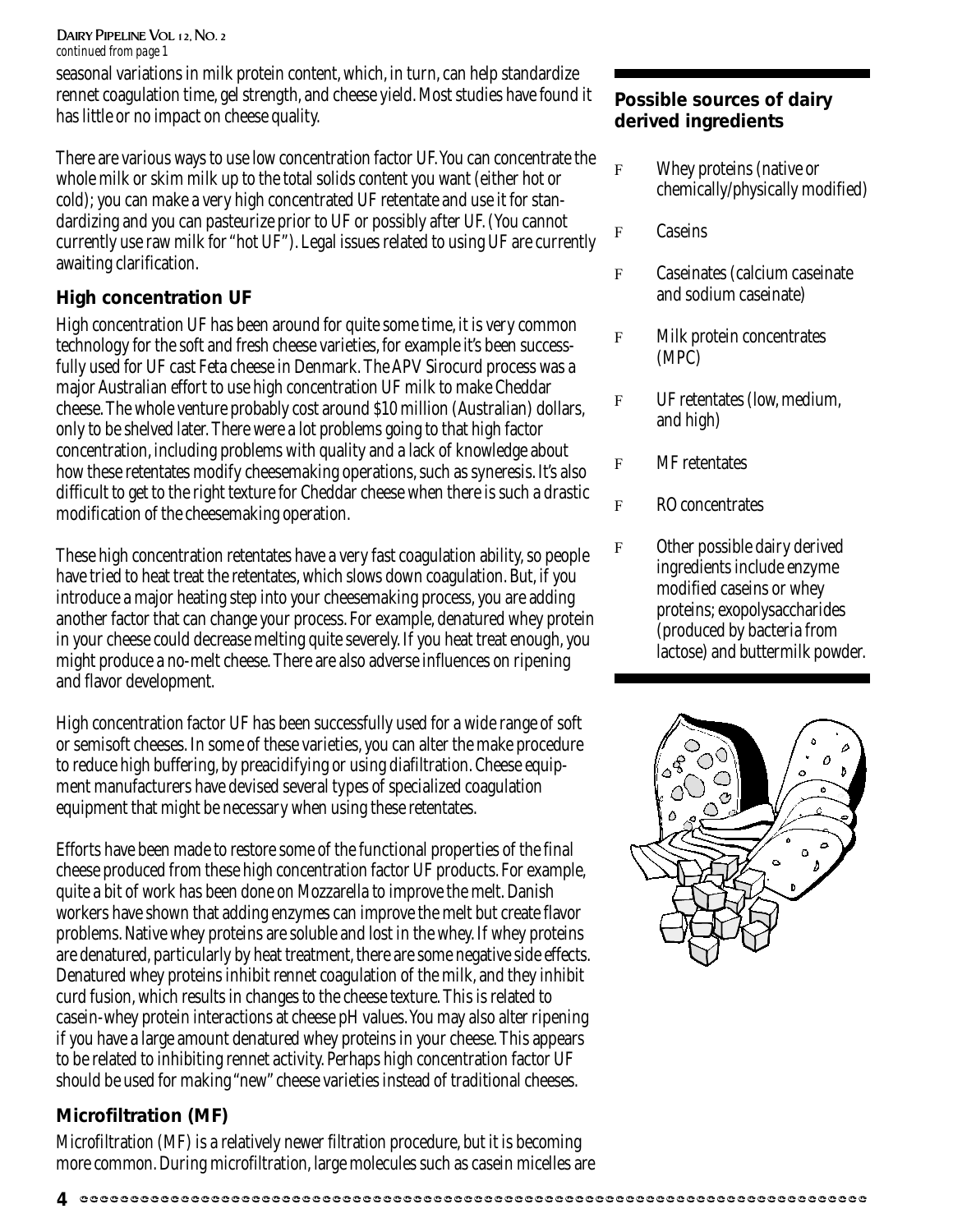retained by the membrane. Although skim milk is mainly filtered, if fat globules are present they will also be retained. Whey proteins and lactose are small molecules and they pass through. Thus, MF selectively concentrates casein and reduces the proportion of whey proteins. MF offers the possibility of separating casein and whey proteins, which might be desirable in some applications. In Europe, MF is used as an alternative to bactofugation (removing bacteria and especially spores) in some cheeses that are sensitive to defects caused by spores (eg. Swiss). In that process, bacteria are also retained and are given a high (UHT) heat treatment. As with UF retentates, there can be textural changes in cheese made from a cheesemilk that has a high casein content; probably greater demineralization of calcium is necessary to achieve a good texture.

#### **Reverse osmosis**

Reverse osmosis derived concentrates are not widely used for cheesemaking because lactose is concentrated and the osmosis plant is expensive. If whole milk is used, there may be damage to the fat globules during this processing. RO is used for whey processing.

Condensed milk can be produced by evaporation and is used as a standardizing material in several cheeese varieties. The relatively mild heating process, coupled with reduced atmospheric pressure, in the evaporation of milk means that this material is highly soluble (unlike some milk protein powders). It contains few denatured whey proteins and, unlike retentates, no lactose is removed. This is a disadvantage since too much lactose in the final cheese can result in excessive acidity.

The possibility of incorporating whey proteins in cheese raises the question: Can whey proteins be modified to get them to act more like caseins? Yes, it is possible with some cheeses and in some instances to do that. It depends on the cheese—whether you need melt or flavor, and how long you age it. Codex language requires that the amount of whey protein in cheese not exceed the original ratio in milk.

### **Milk protein powders**

There are many milk protein powders on the market, but some may not be very suitable cheese as ingredients. There is an impression here in the US that, if the rules were relaxed, every cheese would have rennet casein, casein or caseinates added to it. That is not likely to happen. If you look at examples from other countries, such as New Zealand and Ireland where most are these powders are exported from, the market rules as far as whether the flavor is acceptable or not. So cheese makers should be more concerned about any modification to their process that might adversely influence either the texture or the flavor. Most likely it will end up that many of these ingredients are not going to be suitable or cost effective.

For example, rennet casein is widely used to make analog, or imitation, cheese. However, it's not very water soluble and there can be taste problems, depending on the source of the rennet casein. It is used in place of Mozarella, for pizza, but its market share does not seem to be increasing. It may be viewed as inferior to "natural" cheese by some consumers, and marketing efforts to boost "real" cheese probably decreases the use of analog cheese.

*next page*



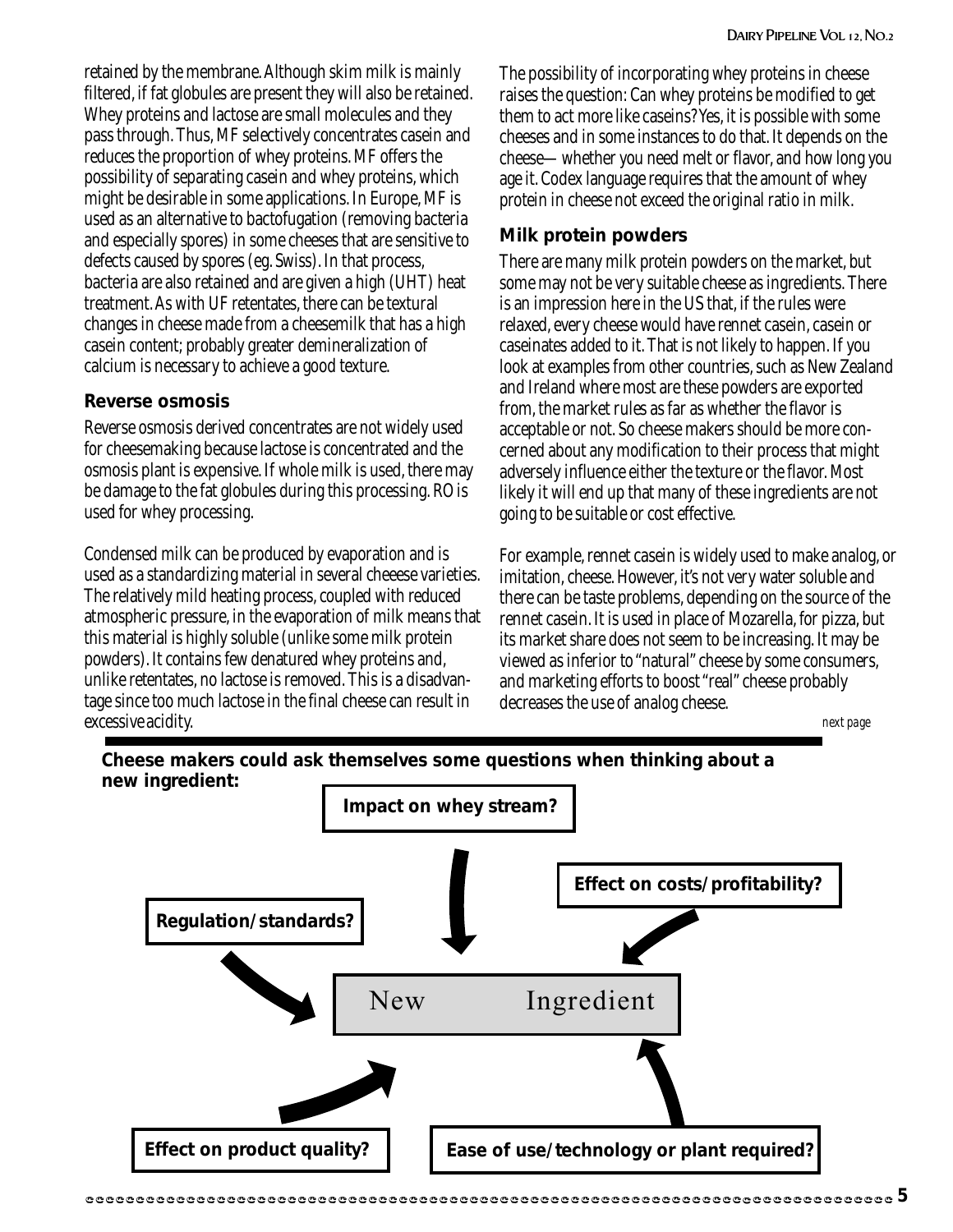## **Troubleshooting the Standard Plate Count (SPC)**

*By Nigel B. Cook MRCVS*

*Clinical Assistant Professor in Food Animal Production Medicine, School of Veterinary Medicine*

Every cheese maker knows that excellent cheese starts with excellent milk. Of course, clean milk means few bacteria, and the cleaner the milk, the higher the quality. Since quality milk is such a priority for cheesemaking, it's worth the effort to review a common tool for measuring the number of bacteria in milk—the Standard Plate Count.

Performing a standard plate count is relatively simple, technicians pour a measured milk sample onto a micro plate, incubate it and let it grow. Then they count the bacteria. A high bacteria count, for Grade A milk, is anything over 100,000 per ml of raw milk, which indicates that it's time for some detective work. You need to find the source of these bacteria.

### **Sources of contamination**

There are three main sources of bacterial contamination. The obvious one is the udder. *Streptococcus agalactiae* and

### **Dairy ingredients, continued from page 5**

Acid casein is another widely used food ingredient, particularly in countries such as New Zealand and Ireland. It's not very water soluble. Although it has some application in food products, such as a fortifying agent, it can also have many taste problems, depending on the type of acid used to make the acid casein.

Caseins are more soluble in the form of caseinates, including sodium caseinate and calcium caseinate. Because of their functionality, caseinates are widely used as a food ingredients, for emulsification, gelation, and in coffee whiteners. Although they are common in the food industry, you don't often find them in the cheese industry, except in some processed cheese spreads and possibly in starter culture media (where many ingredients are used!).

Milk protein concentrates (MPC) can be made in several different ways. Processing steps include concentrating skim milk by UF, diafiltration, and evaporation before spray drying. So it's really a high protein delactosed powder. Countries that make these products also make them with various levels of whey protein denaturation, i.e., during processing they can have a heat treatment step.

Countries like New Zealand and Ireland sell MPC mainly for cheese milk extension. MPC is widely used in some parts of

*Streptococcus uberis* are the main culprits, since these bacteria are released in large numbers from infected quarters; 100,000,000 organisms per ml of milk at peak infection !

The teat skin can harbor two distinct groups of organisms. One group includes organisms that live on the teat skin, such as the coagulase negative Staphlococci and some Streptococci. The second group includes organisms that are on the teat skin because the environment is excessively dirty. Common culprits are coliform bacteria and the environmental Streptococci such as *S. uberis.*

Temperature resistant bacteria, including some species of Pseudomona*s,* can live in biofilms in the milking machine if cleaning is not effective. As milk passes through the pipes, these bacteria will contribute to the bulk tank bacterial load. In addition, very high numbers of bacteria will appear in the tank if refrigeration is slow or ineffective.

*next page*

the world, such as Latin America, for fresh recombined types of cheeses. The water solubility of milk protein concentrate products is usually acceptable, except at high protein levels. In contrast to caseins and caseinates, the casein protein in MPC has not been precipitated.

Whey protein concentrates (WPC) and whey protein isolates (WPI) are unlikely to find uses in most natural cheese varieties since native whey proteins are soluble and would be lost in the whey during draining. In cheese varieties where the cheese milk is subjected to a high heat treatment, e.g. Quarg, then the denatured whey proteins become associated with casein and are retained in cheese. This often results in a smoother texture for these fresh, acid-type cheeses, although high levels of denatured whey proteins can cause other defects—such as graininess. WPC is widely used in yogurt manufacture to improve texture and water holding capacity since the milk is subjected to a high heat treatment in that process. You'll find WPC in pasteurized process cheese foods and spreads, too.

Remember that there is technology associated with some of these ingredients and processing techniques. Sometimes it's just solubilizing your dry ingredient, or using a membrane system. Very rarely can you just add a new ingredient straight into your vat without giving some thought to technology or even a processing plant associated with it.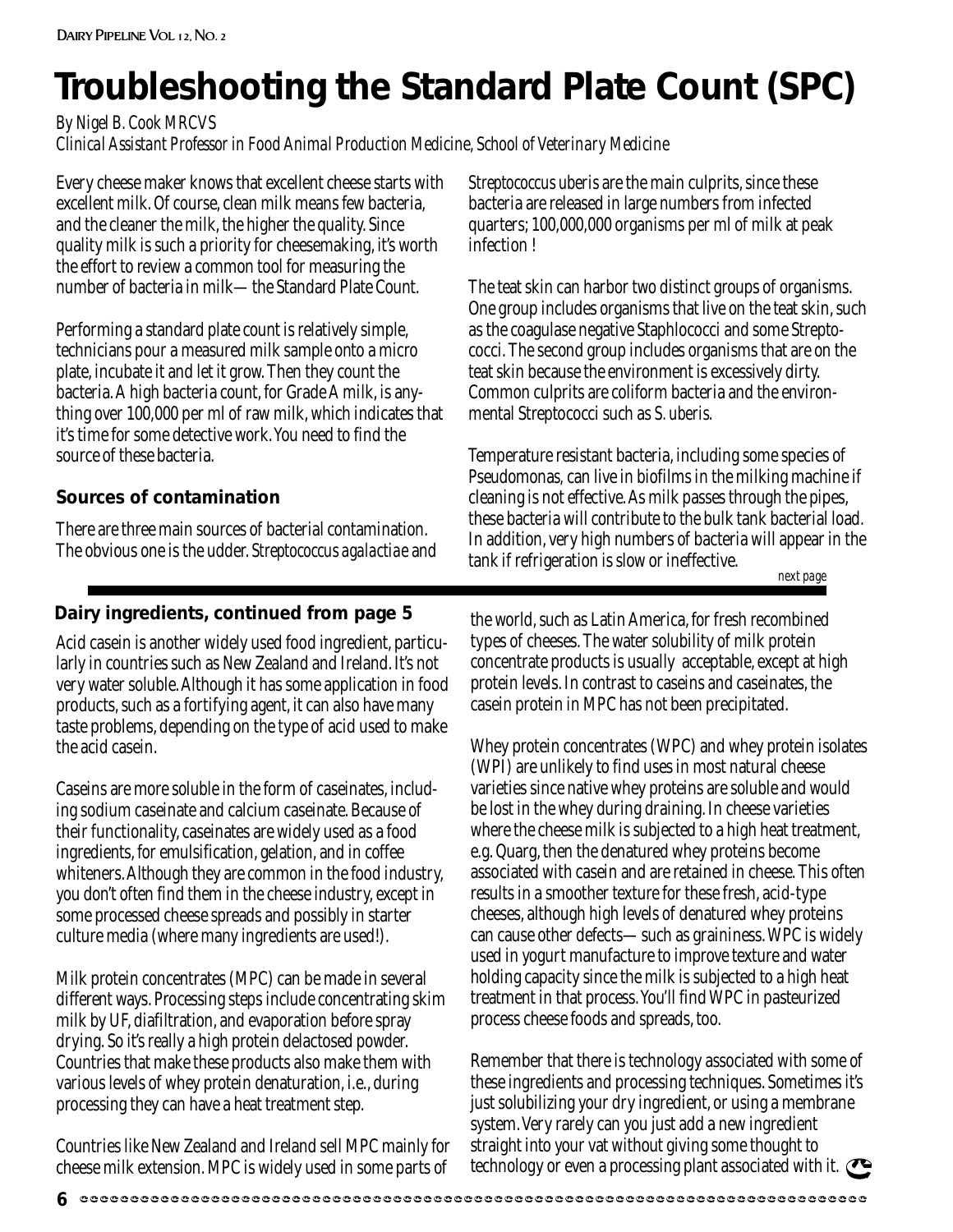|  | <b>Coliform Count</b> |
|--|-----------------------|
|  |                       |

|   |      | LOW                    | High                                        |
|---|------|------------------------|---------------------------------------------|
|   | Low  | No Problem             | <b>Teat Hygiene / Environment</b>           |
| C | High | <b>Machine Hygiene</b> | Teat Hygiene / Machine Hygiene / Incubation |

How would you know if the bulk tank is your problem? You can culture a milk sample from the bulk tank to localize the source of the problem if your farm has high plate counts.

### **Localizing a SPC problem**

The differential count of bacteria in the bulk tank can be used to indicate the likely source. High numbers of *Streptococcus agalactiae* will be coming from infected cows. A high environmental Streptococci and coliform count will suggest contaminated environment and manure covered teats. Large numbers of CNS bacteria will indicate poor teat preparation and dip coverage.

Two further tests will help differentiate the source of bacteria from the machine or the environment, the coliform count and a laboratory pasteurized count (LPC). Both tests take 48 hours to complete.

The coliform count is performed on a specialized media, such as violet red bile agar. High counts indicate an excessive amount of fecal contamination entering the milk from the teat skin. Note that clinical coliform mastitis does not usually contribute to the count.

The LPC is simply a plate count performed on milk which has been pasteurized at 145 °F for 30 minutes. This process will kill bacteria which live in the udder and leave only the thermodurics—the bacteria which live at high temperatures and resist plant cleaning. The LPC count usually reflects machine hygiene and cleaning efficiency. Occasionally soil and silage contamination will also raise the LPC.

Some laboratories will also include a Preliminary Incubation Count (PIC), which is a plate count of milk that has been incubated at 55 °F for 18 hours. This process will promote the growth of the cold adapted

psychrotrophic bacteria and research indicates that this count correlates well with milk keeping characteristics. It is of little use in localizing problems on farm, but counts will be raised where incubation of milk occurs due to faulty cooling.

#### **Localizing the source**

A 2X2 table of Coliform count and LPC can be used to help localize the source of the high SPC. When both counts are moderately high, your main problem is usually poor teat hygiene. When both counts are extremely high, incubation must be suspected—indicating a faulty cooling process. A high coliform count with a low LPC will direct attention to cow environment and teat hygiene, whereas a low coliform count and a high LPC makes an investigation of machine cleaning a priority.

Bulk tank culture tests can be used to help solve SPC problems and they can also be used on a regular basis to monitor farm hygiene practices, so that problems can be rapidly identified and prevented.  $\bullet$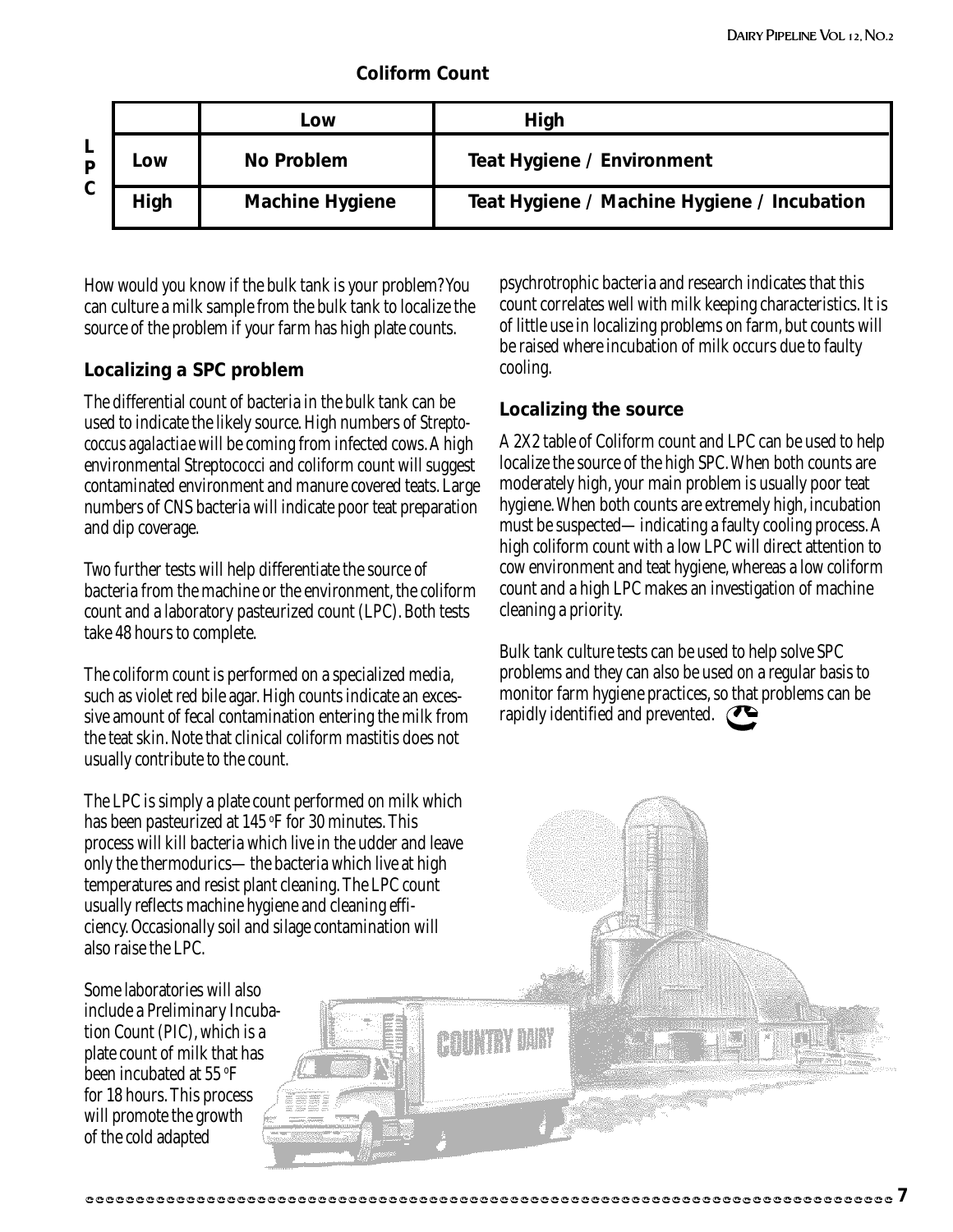### News from CDR...

### **It's official now…**

Jim Path, CDR's cheese ambassador has been traveling again. The Foire Nationale Aux Fromages, a French cheese fair, drew him to Tours, France at the end of May. At the fair, Jim participated in the cheese judging primarily judging soft goat cheeses. One of them, Valençay, was originally made in the shape of a pyramid. According to legend, Napoleon stopped at the castle in Valençy after returning from an unsuccessful campaign in Egypt. The shape of this cheese reminded Napoleon of the Eygptian pyramids, prompting him to chop off the top with his sword. Valençay retains its flat-topped pyramid shape to this day.

While in France, Jim was also interviewed by a French television film crew and perused the Tours cheese market. Although he doesn't speak the language, Jim notes that the French fair reminded him of home because "it was very rural, a lot like the La Crosse county fair that I went to as a child."

After a full day at the fair, Jim attended the awards banquet, where he assumed that the cheese makers would receive recognition for their cheeses. Jim was in the middle of taking photos of the ceremony, fingers on the camera and shutter seconds from clicking when he heard his name called. Minutes later he was on the stage, enrobed in a long scarlet cloak to join the Commanderie des Fromages de Sainte-Maure de Touraine.

Sainte-Maure de Touraine is an A. O. C. (Apellation d'origine contrôlée) goat cheese, which means it's manufacture and area of production are defined in detail. And, now, by becoming a Commanderie des Fromages de Sainte-Maure de Touraine, Jim is an official "ambassador" for this particular cheese. Jim notes that the French fair reminded him of home because "it was very rural, a lot like the La Crosse county fair that I went to as a child."



### **Mixed-milk cheese seminar**

Although cow's milk cheeses dominate the market here in the United States, you can find cheese made from sheep, goat, buffalo and even yak milk in other parts of the world. In some cases, milk is blended to generate unique flavors. If you are interested in blended milk cheeses, consider attending the next artisan seminar, "Mixed Milk Cheeses—Focus on Spain" This seminar, scheduled for Sept. 26-27 and jointly sponsored by CDR and the Food Science Department will cover milk composition, flavor, vegetable coagulants and manufacture of mixed milk cheese. Contact Jim Path (608/262- 2253) or Bill Wendorff (608/263-2015) for information and CALS Outreach Services (608/263-1672) for registration.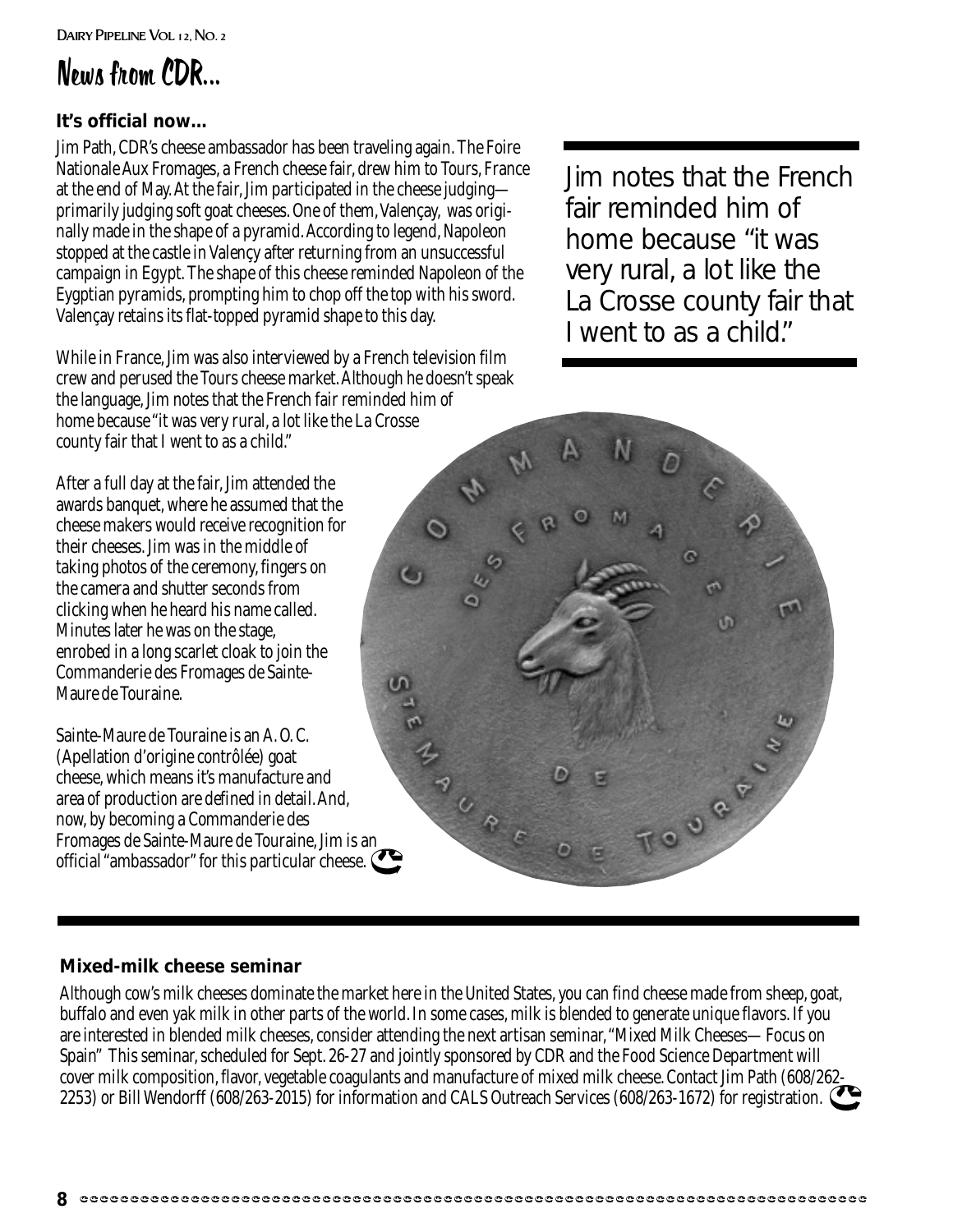### Curd Clinic

 $\mathbf{Q}.$  My goal is to produce high quality cheese that is consistent from vat to vat. I know that consistent fat in the dry matter (FDM) is the solution, but how do I standardize milk composition to get there?

A. This is a complex issue because you need to focus on details, without losing sight of the "big picture." That is, you need to consider cheese composition in more specific terms while paying attention to other factors, too. While it is important to control FDM, you also need to control moisture, salt, casein content of the dry matter and pH. Casein content of cheese is a major factor governing the physical properties of cheese. Moisture, fat and whey proteins act to separate casein aggregates in cheese and they also play a role in determining body and texture. Salt affects flavor and the perception of certain flavor components, as well as the growth of microorganisms. The pH has a profound effect on both flavor and physical properties of cheese through its influence on the hydration and arrangement of the casein molecules. In addition, cheese pH plays a role in the activity of enzymes and metabolism of microorganisms. It is the combined effects of composition, pH, enzyme activity, and microbial metabolism (both starter and contaminants) that govern flavor, body, texture and physical properties of cheese—including shred, slice and melt characteristics.

### **Producing the "same" cheese**

 Since your goal is to produce the "same" cheese each time you make this cheese, it is important that you consider two basic principles. You need to start with milk of consistent quality and composition and employ a consistent manufacturing regimen. Consistent milk quality means that the somatic cell count and microbiological load (preferably low) don't vary, and your milk supply has a steady composition; specifically the fat, casein and total solids content. The rate and extent of acid development, and your specific manufacturing protocols and times for cutting, heating and stirring the curd must also be consistent. It is easy to follow the same manufacturing protocols, but more difficult to produce the

Curd Clinic doctor is Mark Johnson, Wisconsin Center for Dairy Research

same cheese composition particularly if the milk composition varies or if the rate of acid development by the starter varies. Likewise, it is harder to control the pH of the cheese if the composition of the cheese or the activity of the starter varies. To produce consistent quality cheese, composition and pH must remain the same from one vat to the next.

Because milk composition delivered to your plant will vary, especially from season to season, it is prudent to adjust milk composition to a standard composition. That is, the milk should be standardized to have the same casein, fat and total solids content. Although it isn't feasible to standardize milk composition to all milk components, you should at least standardize, using the same method, to a consistent casein/fat ratio and total solids content. It is a must for certain cheeses, like Parmesan, part skim Mozzarella, and reduced fat varieties. However, manufacturers of full fat cheeses are also using milk standardization as a quality control measure. In addition, some cheese makers will standardize not only to a constant casein to fat ratio, but also to total casein, fat, lactose. Sometimes they also standardize to whey protein content (often introduced as a denatured whey protein through the starter media). This helps control the contribution of non-fat, non-casein solids to the dry matter of the cheese and thus helps to regulate pH. If the milk composition is standardized with the same ingredients (same composition also) and to the same composition you will produce a more consistent product. Standardizing both milk composition and the manufacturing process allows tighter control of yield (when necessary), composition (moisture, fat, casein and other solids) and pH. Then, you can control the physical attributes of cheese (body, texture, melt, color, shred etc.).

### **Milk standardization**

First, you need to know the desired fat in the dry matter (FDM) of the cheese. This will establish the casein/fat ratio you need in the milk to produce the desired FDM in your cheese. To accomplish this, you'll need a yield equation that correctly describes the yield potential of your milk. This can be the most difficult part of the process, unless you have already established the equation with the cheese you want to make. We can use the Van Slyke cheese yield formula to standardize milk to a desired casein/fat (C/F) ratio. Although yield equations tell us how much cheese we can make, the most important feature of cheese yield equations is that they can tell us the composition of the cheese we want to make.

### **The Van Slyke cheese yield formula and the standardization process**

The Van Slyke equation for predicting cheese yield is given below. If we rearrange the equation, you can also use it to predict FDM. Three factors are included in the equation and these numbers may be different for each cheese and each cheese maker. Table 1 lists these factors for a variety of cheeses. These numbers were calculated from yield experiments that we conducted at the Center over the last 20 years. You will also notice that there are a number of ways to calculate RF (retention value of fat) and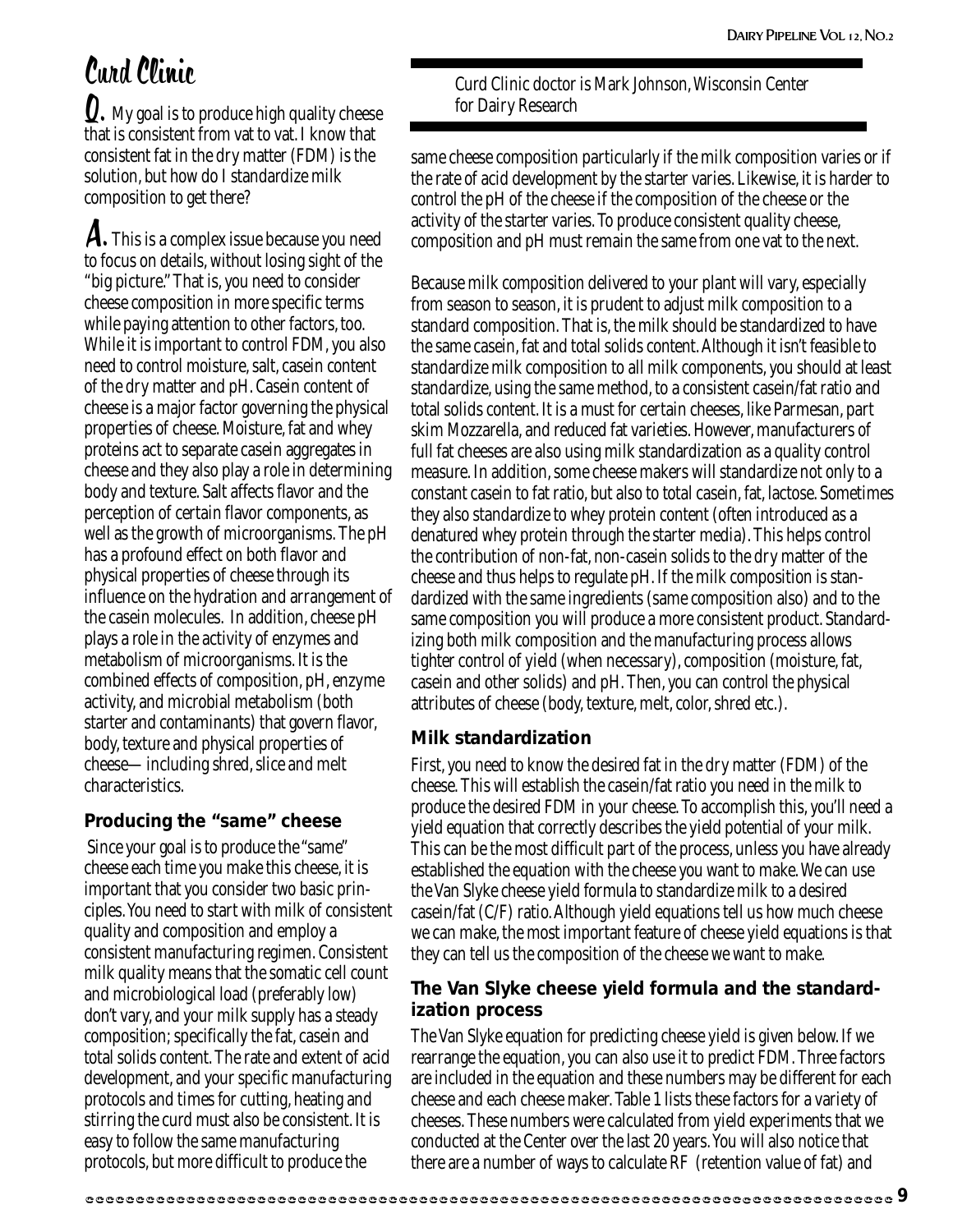RS (retention value of solids). The method you choose will depend on the information available. You can even calculate a yield equation from milk and cheese compositional data without knowing the cheese yield.

Some of the biggest challenges you'll encounter when developing yield equations are obtaining accurate analytical data and collecting a representative cheese sample (especially for moisture). However, it is not an insurmountable problem to estimate the C/F ratio of the milk needed to produce the desired cheese. This is because you are developing a FDM equation and the FDM of a cheese does not vary much within a block of cheese, even if the cheese moisture does. We use both the Van Slyke and the FDM equations as a way to cross check the accuracy of the analytical data. The factors used in the yield equation are the same ones used in the FDM equation. Both of them must accurately predict the yield and FDM obtained experimentally before we are satisfied that the factors are correct. You will notice that both equations contain % fat in milk and % casein in milk—this means that you know the C/F ratio.

### **Predicting Fat in Dry Matter from the cheese yield formula**

If the FDM equation does not accurately predict the actual FDM, something is wrong. It indicates that either the retention values or the milk composition values are not correct. Also, if the retention values are not correct,the

predicted yield will be wrong. In practice, the casein retention value is kept constant. Most errors result from an overestimation of fat recovery or an error measuring the amount of casein in the milk. Let's use reduced fat Mozzarella as an example. Using the factors in Table 1 for reduced fat Cheddar cheese with a desired FDM of .30, the calculation of the C/F of the milk needed is as follows. Since we are only interested in the C/F ratio, the actual amount of C or F is not needed. For ease of calculation put the value of 1 in for % milk fat and solve for % casein. When you do this, the % casein is the C/F ratio since % fat in milk is 1.

| $FDM =$            | Total fat retained in cheese |  |  |  |
|--------------------|------------------------------|--|--|--|
| RF (% fat in milk) | Total solids in cheese       |  |  |  |

 **[RF (% fat in milk) +RC (% casein in milk)]RS**

**.30 = .88 (1)**

 **[.88 (1) + .96 ( % casein in milk) ] X 1.15 % casein and C/F ratio is 1.74**

If you know the milk composition from a vat of milk that produced the desired cheese composition (FDM) then you already know the C/F ratio. All you need to do is duplicate that milk consistently. You must decide how you want to standardize the milk, either by adding casein in the form of NFDM or condensed milk or removing cream.

### **Table 1. Factors used in the Van Slyke cheese yield equation**

|                                             | <b>RF</b> | <b>RS</b> | RC FDM %H <sub>2</sub> O |
|---------------------------------------------|-----------|-----------|--------------------------|
| Cheddar                                     | .92       |           | 1.09 .96 .52 37          |
| <b>Reduced fat Cheddar</b>                  |           |           | .30<br>48                |
| 15. Reduced fat Mozzarella .82 1.18 .96 .15 |           |           | 55                       |
| Havarti                                     | .92       | 1.12 .96  | .60<br>-37               |
| <b>Swiss</b>                                | .89       | 1.13 .96  | .48<br>37                |

Table 1 lists some RF, RS values calculated for different cheese that we have made in our pilot plant. We always use .96 for casein conversion but that number is probably a little too high. If you do not know the milk composition, but do know the FDM desired, then you can use "ball park" retention values and calculate C/F.

### **Defining the terms**

Van Slyke Yield Equation:  $%$   $\%$  cheese yield =

**[RF x % fat in milk + RC x % casein in milk] x RS % solids in the cheese/100**

RC is used as a constant  $= .96$ . Because of the loss of fines, RC is actually slightly lower than .96 but the RS factor corrects for that discrepancy. **RC =**

### **% recovery of casein in cheese**

**RF = % fat in cheese x total cheese yield % fat in milk X total milk weight**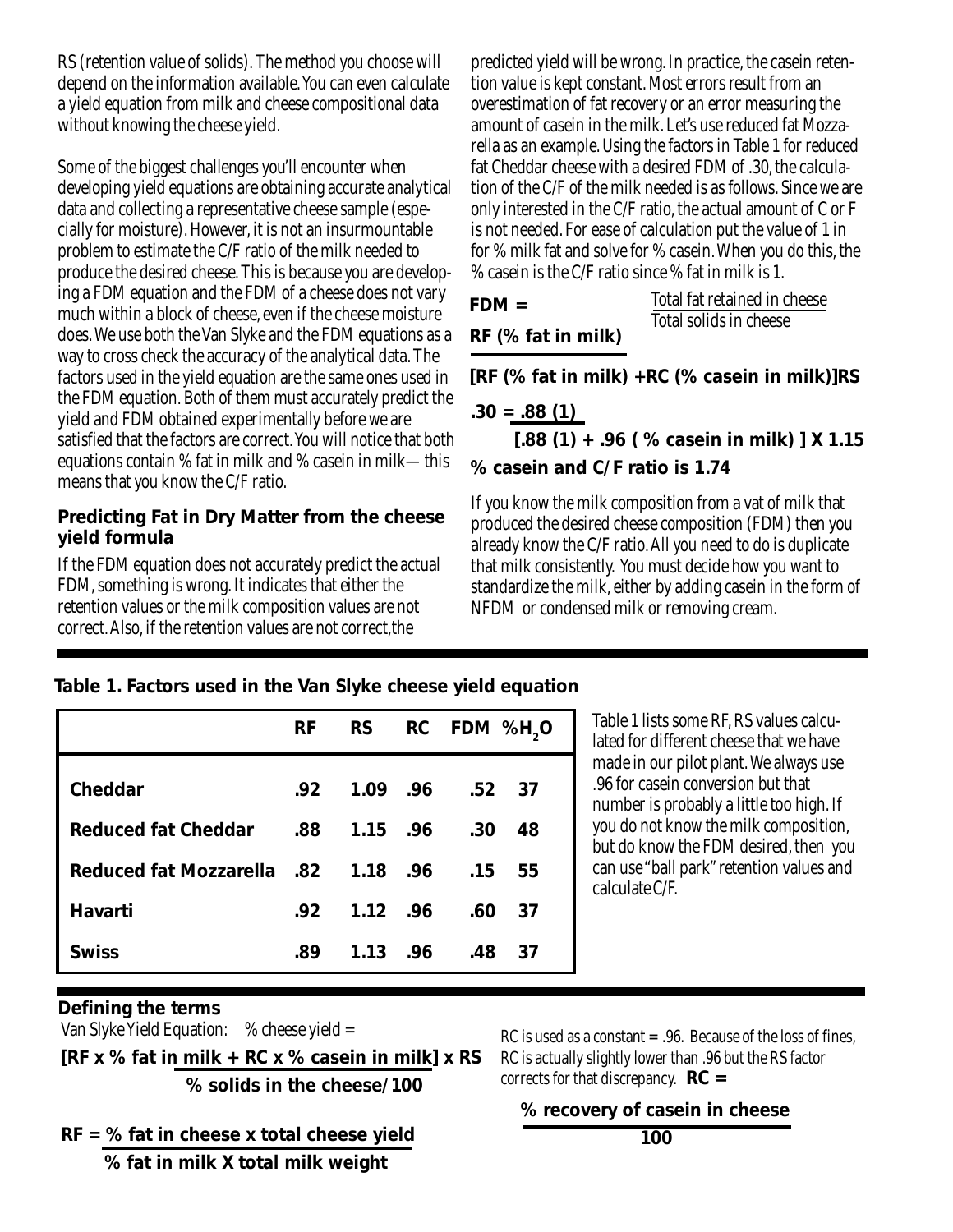### **RS = Recovery of other milk solids and salt.**

### **= RF (% fat in milk)**

### **[RF (% fat in milk) +RC (% casein in milk)] X FDM**

#### **% solids in cheese - % fat in cheese - % casein in cheese or**

 **% fat in cheese + % casein in cheese**

Other solids in the cheese include non-casein proteins, non-protein nitrogenous material, minerals, citric acid, salt, lactose (galactose) and lactic acid. If RS is calculated in this manner you can then use it to calculate RF using the FDM equation with the known milk composition and cheese FDM. For a crude estimation of casein in cheese:

 $%$  casein in cheese  $=$ 

 **% nitrogen in cheese x 6.31x .99**

### **Example #1: Using Condensed Skimmed Milk (Rehydrated NFDM) to Standardize**

The following calculations are used for any standardizing agent that adds casein to the milk, they are based on standardizing 100 pounds of milk, as received at the plant.

Condensed skimmed milk composition: 30 % total solids, 8.50 % casein, .23 % fat.

Whole milk composition: 13 % total solids, 4.32 % fat, 2.85 % casein

Desired FDM: .30 Required  $C/F = 1.74$ 

 $C/F = 1.74$ 

 $=$  casein in whole milk  $+$  casein in condensed milk needed fat in whole milk  $+$  fat in condensed milk

 $X =$ amt of casein needed.

then  $X =$  amt of condensed milk to add .085

$$
1.74 = \frac{2.85 + X}{4.32 + \frac{.0023 X}{.085}}
$$

 $X = 4.90$  $X = 57.65$  pounds of condensed milk to add

Of course, if the solids in the vat are too high after adding condensed milk, you should add water to produce the desired level of total solids in the standardized milk.

Adding water will not change the C/F ratio.

% casein in standardized milk =  $2.85 + .085$  (57.65) = 3.61  $100 + 57.14 + 57.65$ % fat in standardized milk =  $4.32 + .0023(57.65) = 2.07$  $100 + 57.14 + 57.65$ % Total solids =  $100(.13) + .30(.57.65) = 19.22$  214.79 To obtain 14 % total solids add 57.14 pounds water  $214.79$   $(.1922)$  = .14  $157.65 +$  water needed

You can now calculate potential cheese yield from the new milk compostion and determine the cost and benefits of standardization.



Please help us keep our mailing list current! Simply phone, fax or e-mail the information requested below to:

> *The Dairy Pipeline* Center for Dairy Research 1605 Linden Dr. Madison, WI 53706 phone: 608/262-8015 fax: 608/262-1578

| Name <sub>—</sub>              |
|--------------------------------|
|                                |
| <b>Street Address -</b>        |
|                                |
| <b>City</b>                    |
| <b>State</b>                   |
| <b>Zip</b>                     |
| <b>Country</b>                 |
| $\Box$ REMOVE<br>$\square$ ADD |